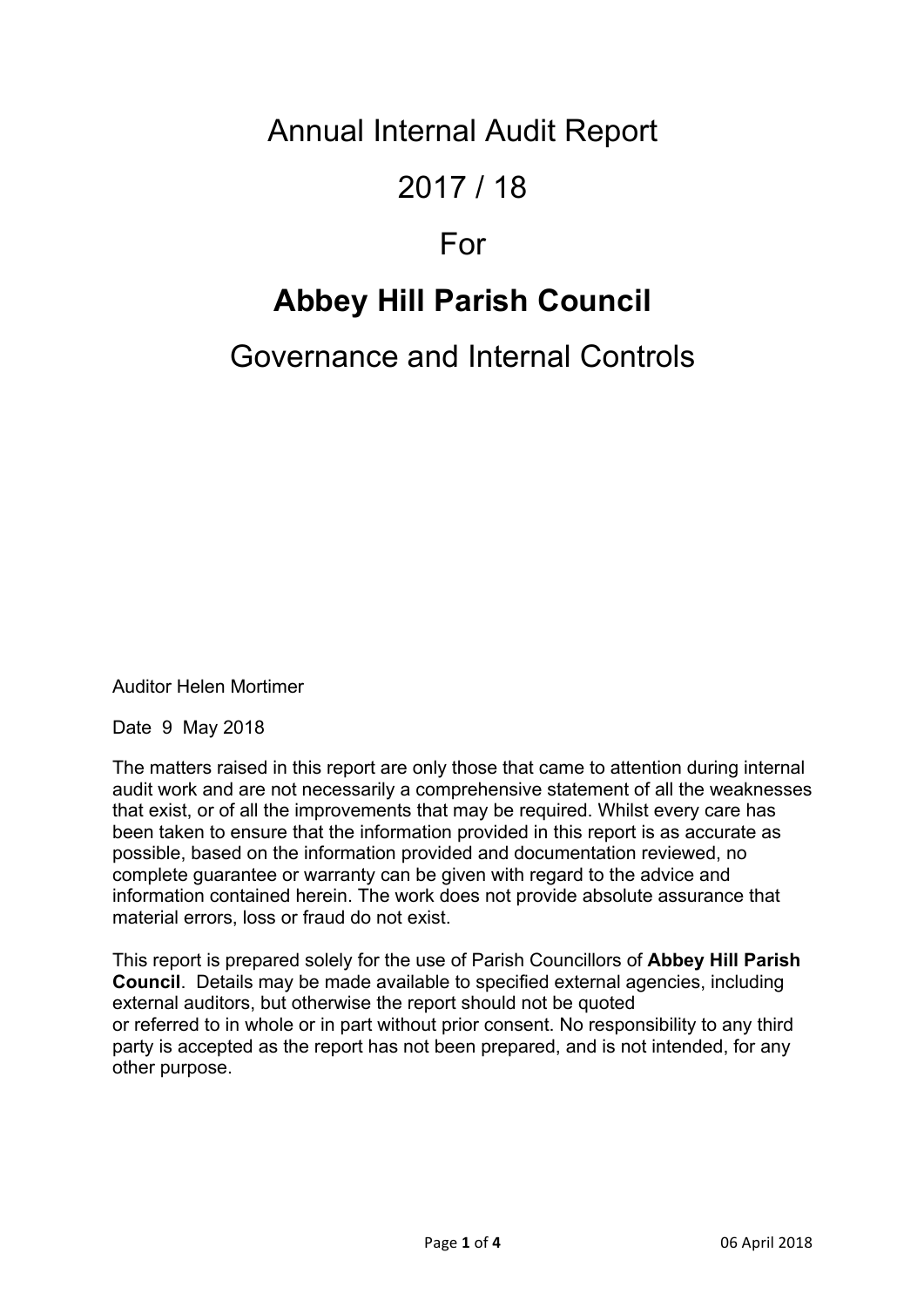#### **1. INTRODUCTION**

An audit of Governance and Internal Controls was undertaken as part of the approved internal audit periodic plan for 2017/18.

The system of accounting used by the Parish Council is a Receipts and Payments Account and Balance Sheet. Annual Accounts drawn up in the traditional format have been produced, presented to the Parish Council and approved by them at a regular meeting.

#### **2. SCOPE OF THE REVIEW**

The objective of the audit was to evaluate the adequacy of control within the system and the extent to which these have been applied, with a view to providing an opinion. Control activities are put in place to ensure that risks to the achievement of the organisation's objectives are managed effectively.

|  | 3. FINDINGS AND RECOMMENDATIONS |  |  |  |  |
|--|---------------------------------|--|--|--|--|
|--|---------------------------------|--|--|--|--|

| <b>Internal</b>                                                 | <b>Test</b>                                                                                                                                   | Y/N | <b>Comments</b>                      |
|-----------------------------------------------------------------|-----------------------------------------------------------------------------------------------------------------------------------------------|-----|--------------------------------------|
| control                                                         |                                                                                                                                               |     |                                      |
| Previous internal<br>audit                                      | Do the minutes record that Council<br>has considered the Internal Audit<br>Report for the previous year and the<br>matters arising addressed? | Y   |                                      |
| Proper<br>bookkeeping                                           | Cashbook maintained and up to<br>date?                                                                                                        | Y   | <b>Rialtus</b>                       |
|                                                                 | Cashbook arithmetically correct?                                                                                                              | Y   |                                      |
|                                                                 | Cashbook regularly balanced?                                                                                                                  | Y   |                                      |
| <b>Standing Orders &amp;</b><br>Financial<br><b>Regulations</b> | Has the Council formally adopted<br><b>Standing Orders &amp; Financial</b><br>Regulations?                                                    | Y   |                                      |
|                                                                 | Has a Responsible Financial Officer<br>been appointed?                                                                                        | Y   | <b>The Clerk</b>                     |
|                                                                 | Have items or services above a de<br>minimis amount been competitively<br>purchased?                                                          | Y   |                                      |
|                                                                 | Are payments in the cashbook<br>supported by invoices and have they<br>been authorised and minuted?                                           | Y   |                                      |
|                                                                 | Has VAT on payments been<br>identified,<br>recorded and reclaimed?                                                                            | Y   | Reclaimed every year<br>to 18 months |
|                                                                 | Is Section 137 expenditure                                                                                                                    | Y   | Very small expenditure               |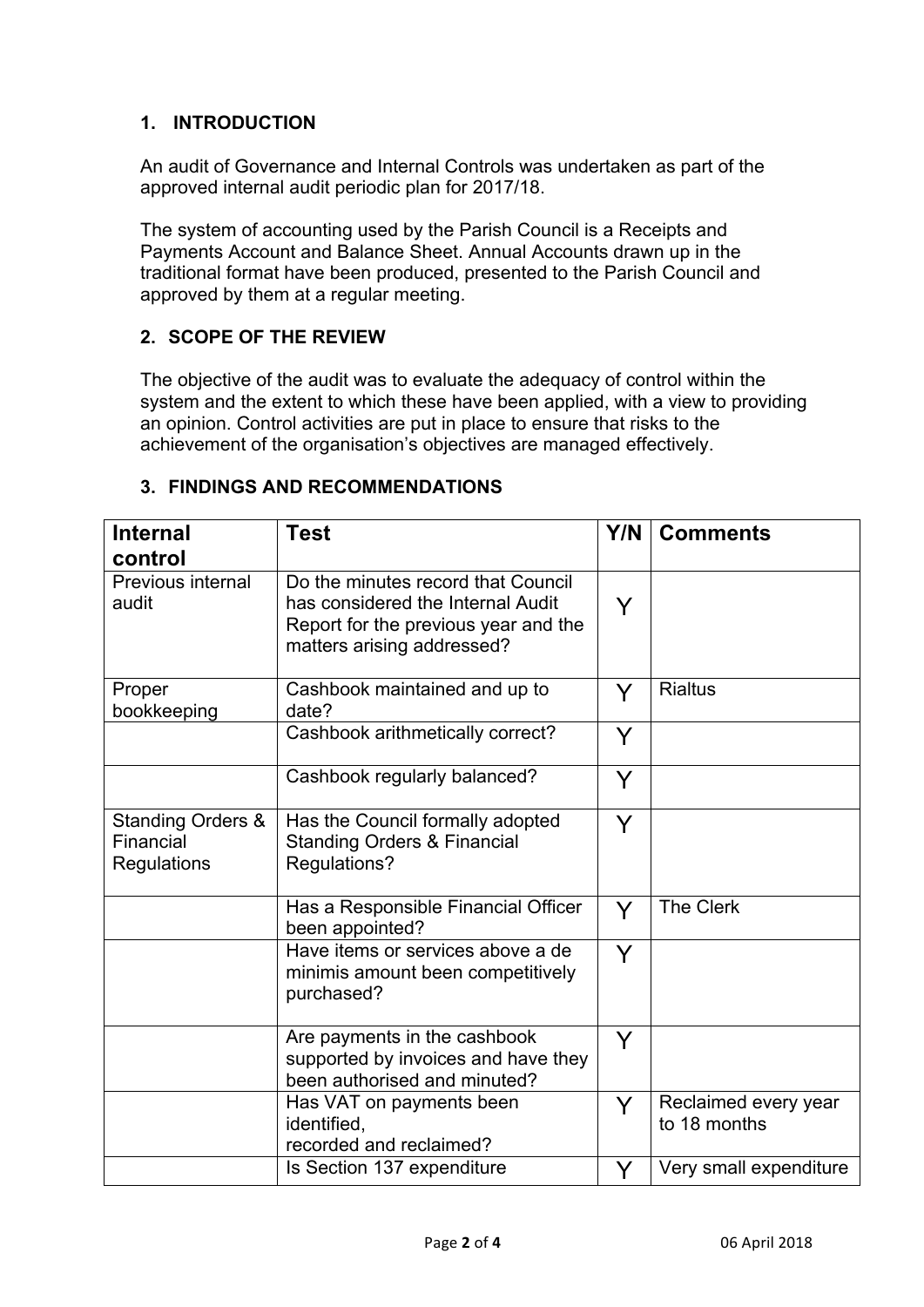|                                        | separately recorded within statutory                                                          |     | under £500 and                    |
|----------------------------------------|-----------------------------------------------------------------------------------------------|-----|-----------------------------------|
|                                        | limits?                                                                                       |     | documented                        |
| <b>Risk Management</b><br>Arrangements | Do the minutes record the Council<br>carrying out an annual risk<br>assessment?               | Y   |                                   |
|                                        | Is insurance cover appropriate and<br>adequate?                                               | Y   |                                   |
|                                        | Are internal financial controls<br>documented and regularly<br>reviewed?                      | Y   |                                   |
| <b>Budgetary</b><br>Controls           | Has the Council prepared an annual<br>budget in support of its precept?                       | Y   | <b>Rialtas</b>                    |
|                                        | Is actual expenditure against the<br>budget regularly reported to the<br>Council?             | Y   |                                   |
|                                        | Are there any significant<br>unexplained variances from budget?                               | N   |                                   |
| <b>Income Controls</b>                 | Is income properly recorded and<br>promptly banked?                                           | Y   |                                   |
|                                        | Does the precept recorded in the<br>cashbook agree to the District<br>Council's notification? | Y   |                                   |
|                                        | Are security controls over cash<br>adequate and effective?                                    | Y   |                                   |
| Petty Cash<br>Procedures               | Is all petty cash spent recorded and<br>supported by VAT invoices/receipts?                   | N/A | No petty cash system<br>in place  |
|                                        | Is petty cash expenditure reported to<br>Council?                                             | N/A |                                   |
|                                        | Is petty cash reimbursement carried<br>out regularly?                                         | N/A |                                   |
| <b>Payroll Controls</b>                | Do salaries paid agree with those<br>approved by Council?                                     | Y   | Salaries are prepared<br>in house |
|                                        | Are other payments to the Clerk<br>reasonable and approved by<br>Council?                     | Y   |                                   |
|                                        | Has PAYE/NI been properly<br>operated by the Council as an<br>employer?                       | Y   | Clerk applies all<br>deductions.  |
| <b>Assets Controls</b>                 | Does the Council keep an Assets<br>Register of all material assets<br>owned?                  | Y   |                                   |
|                                        | Is the Register up to date?                                                                   | Y   |                                   |
|                                        | Do asset insurance valuations agree<br>with those in the Register?                            | Y   |                                   |
| <b>Bank</b><br>Reconciliation          | Is there a bank reconciliation for<br>each bank account?                                      | Y   |                                   |
|                                        | Is the bank reconciliation carried out<br>regularly on the receipt of<br>statements?          | Y   |                                   |